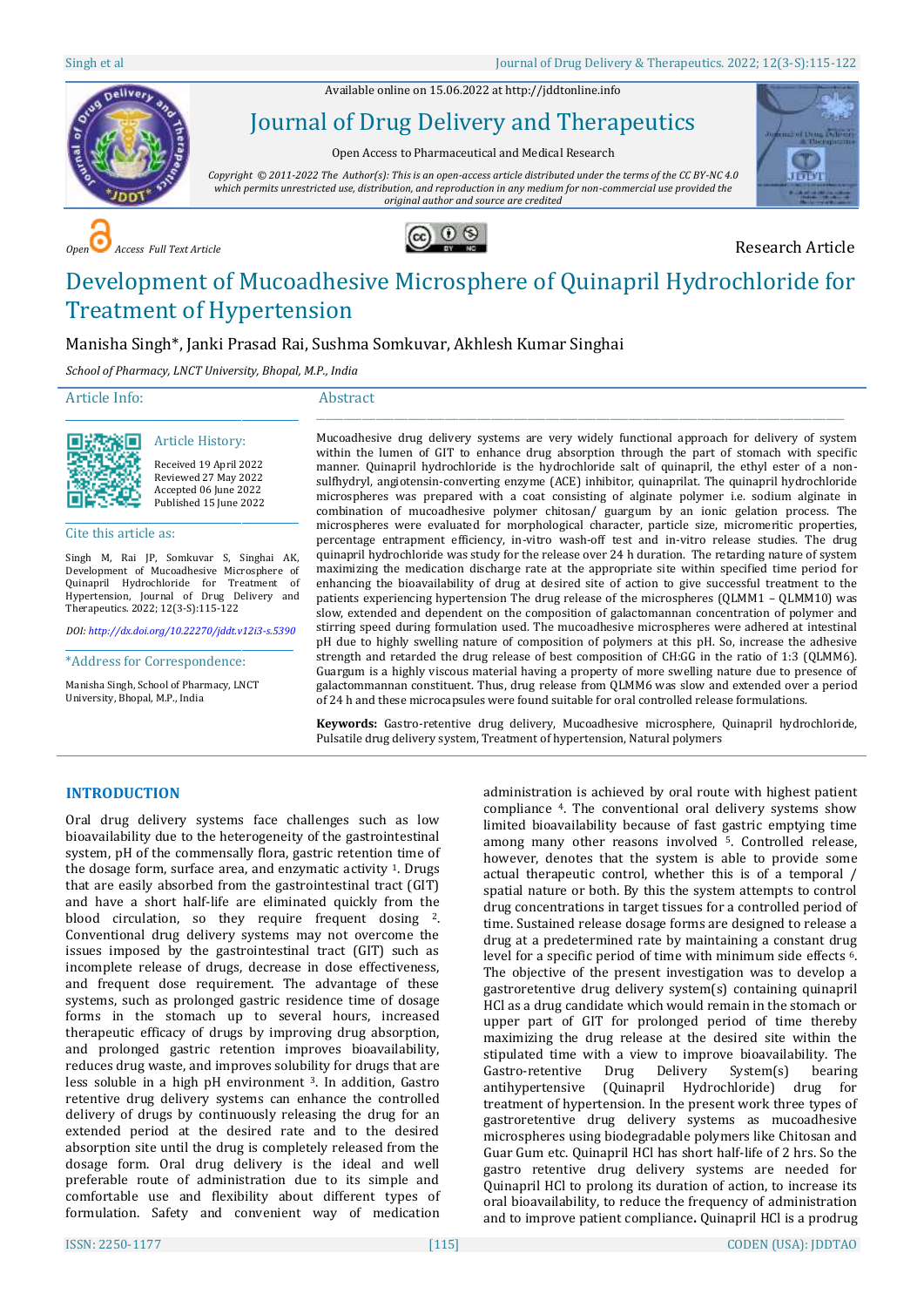that belongs to the angiotensin-converting enzyme (ACE) inhibitor class of medications. Quinapril HCl is indicated for the treatment of high blood pressure (hypertension) and as adjunctive therapy in the management of heart failure.

## **MATERIAL AND METHODS**

**Analytical methods:** The drug samples (Quinapril hydrochloride) use for determination of absorption maxima (λmax) in various solvents i.e. 0.1N HCl solution. The analytical method will be evaluated with preparation of calibration curve. The spectrum of these solutions was run in 200 – 400 nm range in double beam UV spectrophotometer (Shimadzu, UV-1800, A11454500755/UV-1800, Shimadzu Corporation, Kyoto, Japan). The calibration curves were prepared with concentration of drug solution of 5, 10, 15, 20, 25  $\mu$ g/ml concentrations of Quinapril hydrochloride. These solutions were analyzed at 214 nm by double beam ultraviolet spectrophotometer.

**Preformulation studies of drug sample:** The drug samples will be studied for organoleptic properties, microscopic examination. The physical characteristics with density, particle size, Loss on drying, flow properties, compatibility, solubility in various dissolution medias, partition coefficient and drug-excipients compatibility study was done.

**Preparation of mucoadhesive microspheres:** Quinapril Hydrochloride microspheres were prepared by ionotropic gelation method. The required weighed quantity of polymers sodium alginate in combination with other polymers using chitosan and guargum in different ratios. Sodium alginate, chitosan and guargum was dissolved in slowly in deionized water employing mild heat (50°C) with by magnetic stirring to form a homogeneous polymer solution. The drug QHL was added to the resultant polymer solution to get a homogenous drug-polymer mixture and sonicated for 30 minutes. The dispersion was now added dropsies from #10 gauge hypodermic needle from a height of 6 cm into 100 ml aqeous 5 % solution of calcium chloride with desired various speed shown in **Table 1** for 1 h using mechanical stirrer. The gelled droplets microspheres were allowed to remain in calcium chloride solution for 30 minutes for complete curing, comoplete reaction for producing spherical regid microspheres, The microspheres were collected by decantation, seperated by filteration throgh whatman filter paper #44. The prepared product was washed repeatedly with deionized water to remove excess of CaCl2 that might have deposited on surface of microspheres. The microspheres were then dried at 50°C under vacuum asembly, dried and stored in dessicator for further study.

| S. No          | <b>Formulation</b><br>Code | Polymer<br>ratio | Chitosan<br>(mg) | Guargum<br>(mg) | <b>Stirring</b><br>speed<br>(rpm) | <b>Deionized</b><br>wáter (ml) | Calcium<br>chloride (%<br>w/v |
|----------------|----------------------------|------------------|------------------|-----------------|-----------------------------------|--------------------------------|-------------------------------|
| $\mathbf{1}$   | QLMM1                      | 01:01            | 50               | 50              | 250                               | 100                            | 5                             |
| 2              | QLMM2                      |                  | 50               | 50              | 500                               | 100                            | 5                             |
| 3              | QLMM3                      | 01:02            | 50               | 100             | 250                               | 100                            | 5                             |
| $\overline{4}$ | QLMM4                      |                  | 50               | 100             | 500                               | 100                            | 5                             |
| 5              | QLMM5                      | 01:03            | 50               | 150             | 250                               | 100                            | 5                             |
| 6              | OLMM6                      |                  | 50               | 150             | 500                               | 100                            | 5                             |
| 7              | OLMM7                      | 02:01            | 100              | 50              | 250                               | 100                            | 5                             |
| 8              | QLMM8                      |                  | 100              | 50              | 500                               | 100                            | 5                             |
| 9              | QLMM9                      | 03:01            | 150              | 50              | 250                               | 100                            | 5                             |
| 10             | OLMM10                     |                  | 150              | 50              | 500                               | 100                            | 5                             |

**Table 1: Formulation of Various Batches of Mucoadhesive Microspheres of Quinapril Hydrochloride**

# **Characterization of Mucoadhesive Microspheres**

**Particle size calculation:** The particle size of Quinapril HCl loaded prepared mucoadhesive microspheres were examined by optical microscopic method. A pinch of prepared microspheres was dispersed in 5 mL of purified water. The dispersion was kept under sonication for about 5 mins. A small drop of resultant solution was further placed on a clean glass slide and diameters of particles were measured. Approximately 100 microspheres were counted for particle size determination using a calibrated optical microscope.

**Shape and surface morphology of microspheres:**The surface texture of drug-loaded mucoadhesive microspheres were studied using Scanning Electron Microscope (Jeol JSM-1600, Japan) at RGPV, Bhopal, India. The samples were dried thoroughly in vacuum desiccators before mounting on brass specimen studies. A small quantity of drug-loaded microspheres was spread manually on a carbon tape and gold alloy of  $120A<sup>o</sup>$  to an aluminum stub in Argon ambient of 8 - 10 Pascal with plasma voltage about 10mA for nearly 10 sec to

obtain uniform coating on the sample to facilitate good quality of SEM images. Samples were analyzed by SEM with direct data capture of the image on a computer screen.

**Flow properties of mucoadhesive microspheres:** The various prepared mucoadhesive microspheres have been characterized with respect to flow properties as micromeritic properties. The bulk density of the powder was determined by adding the powder sample into a measuring cylinder.

The flow properties of prepared microspheres were characterized for identification of flow character of powder in terms of carr's index, hausner's ratio and angle of repose. The Carr's index ((IC)) and Hausner's ratio (HR) of drug powders were calculating according to following equation:

Carr's Index (IC) = ρTapped - ρBulk / ρTapped

Hausner's ratio (HR) = ρTapped / ρBulk

The angle of repose (θ) was measured by fixed height method. This was calculated by following equation: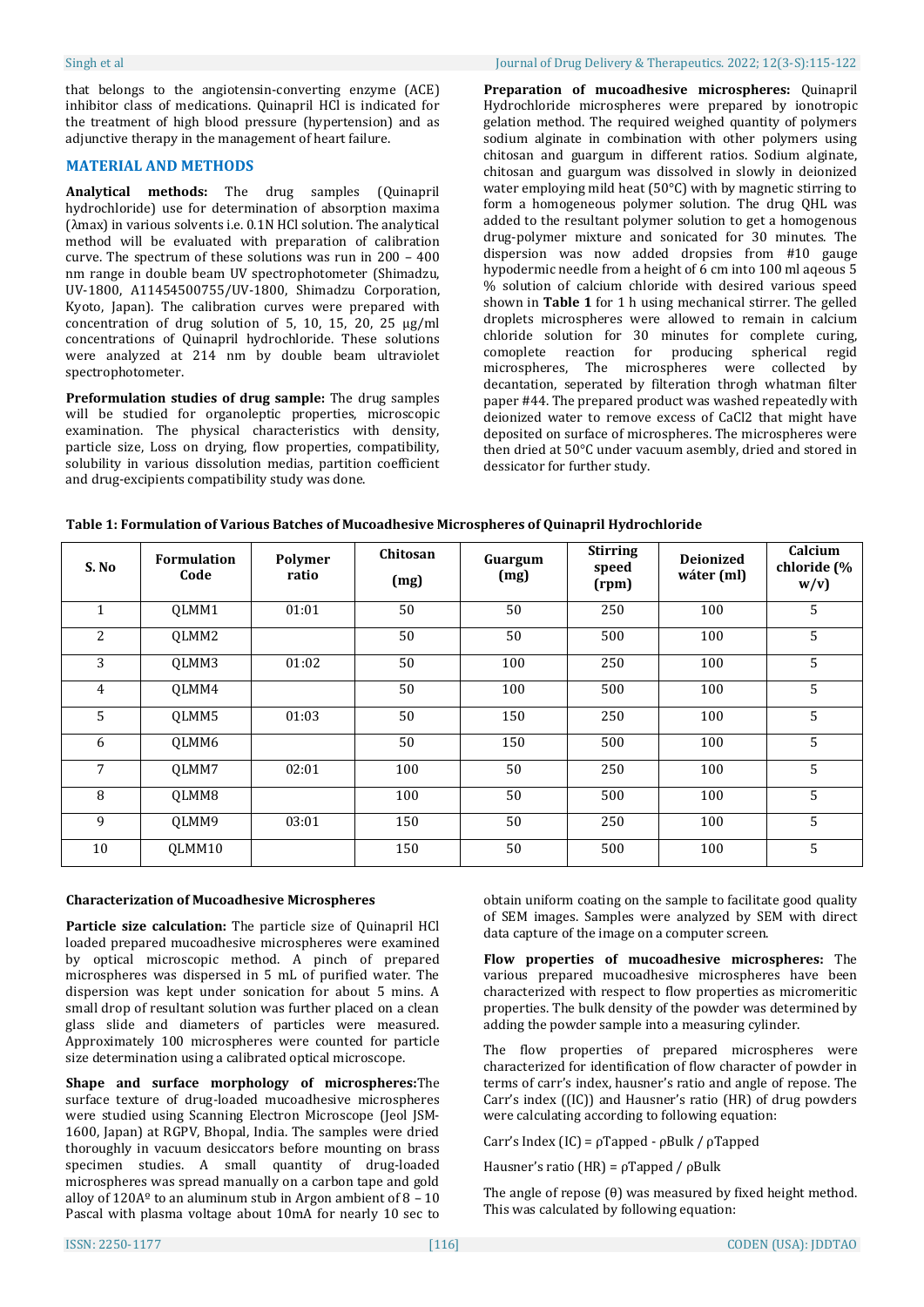#### Angle of repose  $(θ) = tan<sup>-1</sup> 2 H / D$

Where H is the surface area of the free standing height of the powder pile and D is diameter of pile that formed after powder flow from the glass funnel

**Percentage entrapment efficiency:** The prepared mucoadhesive microspheres were crushed in pestle mortar. The weighed of microspheres were equivalent of 30 mg of pure drug and crushed in pestle mortar. The in crushed microspheres were transferred into a 100 ml of volumetric flask containing 20 ml of ethanol with 80 ml of 0.1N HCl (SGF). The crushed mucoadhesive microspheres mixture was sonicated with ultra sonicator upto 1 h, and such mixture was filtered throughout with whatman filter paper (#44). The resultant solution was analyzed by UV spectrophotometrically at 214 nm. The percent drug entrapment was determined by following equation:

Drug efficiency  $(\%)$   $\frac{A}{A}$ Theoretical amount of drug  $= 100$ 

**Percentage yield of microspheres:** The prepared mucoadhesive microspheres were weighed after preparation and calculated by given formulae. The actual weight of obtained microspheres was divided by the total amount of all non-volatile material that was used for the preparation of the microspheres**.**

% Yield 
$$
\frac{Actual \ weight \ of \ product}{Total \ weight \ of \ excitants \ & \ drug} = 100
$$

**Swelling Index:** The swelling characteristics of mucoadhesive microspheres were estimated in the SGF medium 0.1 N HCl (pH 1.2). The prepared mucoadhesive microspheres equivalent of 30 mg of drug from different batches were placed in the dissolution medium (0.1 N HCl pH 1.2) for 24 hours. The microspheres were allowed to swollen upto 24 h and swollen microsphere weight or mass was found out by first blotting the microsphere with filter paper to eradicate. The percentage of swelling of microspheres in the dissolution media was then calculated by the formula contained in equation**.**

$$
Swelling Index (Sw) = \frac{Wt - W0}{W0} = 100
$$

where, Sw=Percentage of swelling microsphere,  $W_t$ =Weight of microsphere at time 't' and Wo=Initial weight of the microspheres.

**In-vitro wash-off test:** Freshly excised pieces of intestinal mucosa (5 x 2 cm) from sheep were mounted onto glass slides (3 x 1 inch) with adhesive material. About 100 number of microspheres were spread onto each wet rinsed tissue specimen, and immediately thereafter the support was hung onto the arm of a USP tablet disintegrating test apparatus. The disintegrating test machine was operated with tissue specimen, cylinder was regular moved up and down in the test fluid at 37ºC. At each one hour time intervals up to 12 h regularly check machine, after completion of experiment the machine was stopped and the number of microspheres still adhering to the tissue was counted**.**

$$
\% mucoadhesion = \frac{No. of Mucoadhesive adhered}{No. of Microspheres applied} = 100
$$

**In-vitro drug release:** The in vitro dissolution studies of prepared mucoadhesive microspheres (equivalent to 30 mg drug) were performed by using the USP type II dissolution testing apparatus for 24 h. The dissolution medium used for the study was 900 mL 0.1N HCL; temperature  $37 \pm 0.5^{\circ}$ C with stirring speed at 100 rpm to maintaining the sink conditions..

At predetermined time intervals 1 ml of samples were withdrawn periodically, which replaced with pre-warmed fresh medium. The samples was diluted with dilution medium, passed through a membrane filter (#5 mm), and analyzed spectrophotometrically using a UV spectrophotometer (Shimadzu UV-1800, Japan) at 214 nm with triplicate study and average data were considered for the analysis**.**

**Drug Release Kinetic Data Analysis**: Several kinetic models have been proposed to describe the release characteristics of a drug from matrix. The following three equations are commonly used, because of their simplicity and applicability. Equation 1, the zero-order model equation (Plotted as cumulative percentage of drug released vs time); Equation 2, Higuchi's square-root equation (Plotted as cumulative percentage of drug released vs square root of time); and Equation 3, the Korsmeyer-Peppa's equation (Plotted as Log cumulative percentage of drug released vs Log time).

## **RESULTS AND DISCUSSION**

Quinapril hydrochloride was identified using different methods viz. melting point determination, determination of absorption maxima (λmax), loss on drying, and FTIR spectroscopy. The physical appearance of the Quinapril Hydrochloride was found as a white powder. Absorption maxima (λmax) of Quinapril hydrochloride was found to be at wavelength 214 nm corresponding to the values reported in literature (214 nm). A calibration curve of Quinapril hydrochloride was prepared in 0.1N HCl pH 1.2 and data was subjected to linear regression analysis. The linearity was found to be obeyed in the concentration range of 5-25 µg/ml in the media, r-values were found to be 0.998 in 0.1N and followed Beer and Lambert's law **(Figure 1 and Table 2)**. The physical nature of drug was White powder, odourless and bitter taste in nature. Melting point of Quinapril hydrochloride was found to be 1240C which comes under the range (120-130<sup>o</sup>C) as given in reference. The loss on drying for drug was found to be 0.5% (limit 1.0 %). The solubility of Quinapril hydrochloride was determined in different media. The drug was found to be freely soluble in both the selected media. The solubility of the drug in 0.1N HCl and water was found to be 0.0276 and 0.0094 mg/ml in different solvent respectively. FTIR spectra showed that the drug is compatible with all the excipeints studied as no changes in the peaks were noted. FTIR spectrum of the quinapril hydrochloride was indicated that the characteristics peaks belonging to measure functional groups such as principal peaks at wave numbers 1590.2357  $cm<sup>-1</sup>$  (N-H bend, primary amine), 1645.2547  $cm<sup>-1</sup>$  (C=C stretching Alkenyl), 1700.0600 cm<sup>-1</sup> ((-C=O Carbonyl), 1355.2152 cm-1 (C-N stretching, aromatic tertiary amine), 750 cm-1 (C-Cl stretching Aliphatic Chloro Compound) and 650.2569cm-1 (C-H bend, alkynes) respectively. This study confirmed that the test sample was of Quinapril hydrochloride. The observed peak of drug polymer complexes were 2899 (C-H stretching (Methylene), 1658 (C=C stretching (Alkenyl), 1423 (C-H bending (Methyl), 886 (C-H bending), 751 (C-Cl stretching (Aliphatic Chloro Compound). The result of FTIR drug complex study was confirmed that, there was no interference between both materials. The formulation has no interaction **(Figure 2-3)**.

ISSN: 2250-1177 [117] CODEN (USA): JDDTAO The prepared mucoadhesive microspheres were characterized by various parameters i.e. particle size calculation, shape and surface morphology, micromeritic properties, percentage entrapment efficiency, swelling index, in-vitro wash-off test, in vitro dissolution studies and in vivo mucoadhesion behaviour. The mucoadhesive microspheres were found to be discrete, spherical and free-flowing. The effects of chitosan concentrations and polymer ratios on the average particle size and % drug entrapment of microspheres were studied. The mean particle size increased with increase in polymer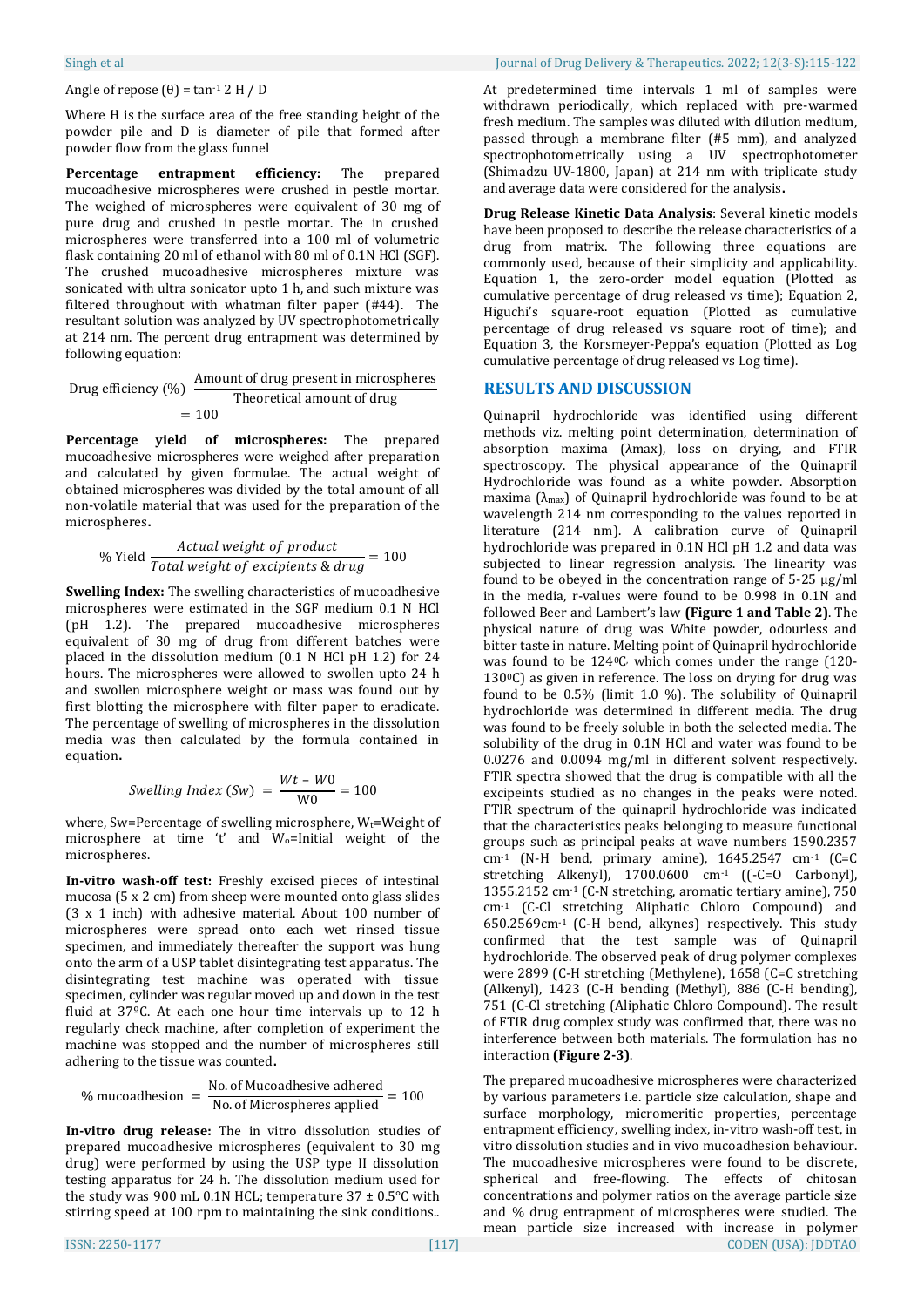concentration which might be due to the fact that as polymer concentration increases it produces a significant increase in the viscosity, leading to an increase of the emulsion droplet size and finally a higher microsphere size. The percent entrapment efficiency for the different formulations significantly increased with increasing polymer content (p<0.05). The mucoadhesive microspheres (QLMM6) with CH:GG in 1:3 ratio produced the highest percent drug entrapment efficiency of 93.73±1.44%. An increase in polymer concentration resulted in formation of larger microspheres entrapping greater amount of drug with médium stirring speed at 500 rpm. The SEM of prepared microspheres (QLMM6) showed formation of cracks on the surface of the microspheres was observed. Thus was due to the penetration of the dissolution medium into the microspheres and the subsequent dissolution of the drug and hence its diffusion through the polymer matrix. The physical study parameters like angle of repose, tapped density, bulk density and packing properties **(Table 4)** confirms better good to excellent flow properties of the prepared microspheres. The drug entrapment percentage was found to be ranging from 86.18±.74 to 93.73±1.44. The result of drug loading is reduced due to formation of smaller microspheres, which occurred due to increased drug loss from their surface while washing during the collection process. The percentage yield also increases with increase polymer concentration. It was also observed that the percentage yield was significance increases with the increasing stirring speed. The swelling index of mucoadhesive microspheres was found to be in the range of 1.08±0.62 to 1.93±0.94. Swelling studies showed that the amount of polymer plays an important role in solvent transfer. It can be concluded that an increasing in polymer concentration, the swelling index also increased. The mucoadhesion test was performed on both simulated gastric pH (0.1N HCl, pH 1.2) for 24h. The microspheres were adhered at intestinal pH due to highly swelling nature of composition of polymers at this pH. So, increase the adhesive strength and retarded the drug release of best composition of CH:GG in the ratio of 1:3 (QLMM6). Guargum is a highly viscous material having a property of more swelling nature due to presence of galactommannan constituent. Thus, poor mucoadhesion of QLMM1 formulation was shown due to having reducing amount of guargum. Although chitosan was also playing the important role on the mucoadhesionas hydrophilic functional groups presence in polymer. Thus, the microspheres having specific ratio of chitosan could form hydrogen bonds with mucus molecules, thus producing some adhesive force of this polymer **(Table 5)**. The in-vitro of drug showed maximum absorption expected with increasing solubility in acid environment. It is known that microspheres constitute

## Singh et al Journal of Drug Delivery & Therapeutics. 2022; 12(3-S):115-122

multipleunit dosage forms which have many advantages as compared to tablets. They spread more evenly in the stomach which leads to a decreased risk of high local concentration at the specific site for better effect. The in-vitro release studies were carried out in 0.1 N HCl (pH 1.2), which indicated that there was a slow and controlled release of drug for all the formulations. The drug release of the microspheres (QLMM1 – QLMM10) was slow, extended and dependent on the composition of galactomannan concentration of polymer and stirring speed during formulation used. The differences in the drug release characteristics of various microspheres might be due to the differences in the porosity of the coat formed and swelling and adhesión nature of coat and its solubility in the dissolution fluid. Drug release from QLMM6 was slow and extended over a period of 24 h and these microcapsules were found suitable for oral controlled release formulations. Among the ten formulations (QLMM1 to QLMM10) prepared, formulations QLMM6 was found to be the best formulations in terms of drug release **(Table 6 and Figure 5-8)**. The results of the release kinetics study showed that all the formulations obeyed first order drug release profile more closely, i.e., the release rate depended upon the initial concentration of drug. The slope values of the Korsmeyer-Peppas plot showed that the mechanism was non-fickian or supercase II transport mechanism.

**Table 2: Calibration curve of Quinapril hydrochloride in 0.1 N HCl (pH 1.2)**

| S. No. | Concentration $(\mu g / ml)$ | <b>Absorbance</b> |
|--------|------------------------------|-------------------|
|        |                              |                   |
|        | 1 በ                          | 0.246             |
|        | 15                           | 0.372             |
|        | 20                           | 0.482             |
|        | 25                           | 0.615             |



**Figure 1: Calibration Curve of Quinapril hydrochloride in 0.1 N HCl (pH 1.2)**



**Figure 2: FTIR Spectrum of Quinapril Hydrochloride**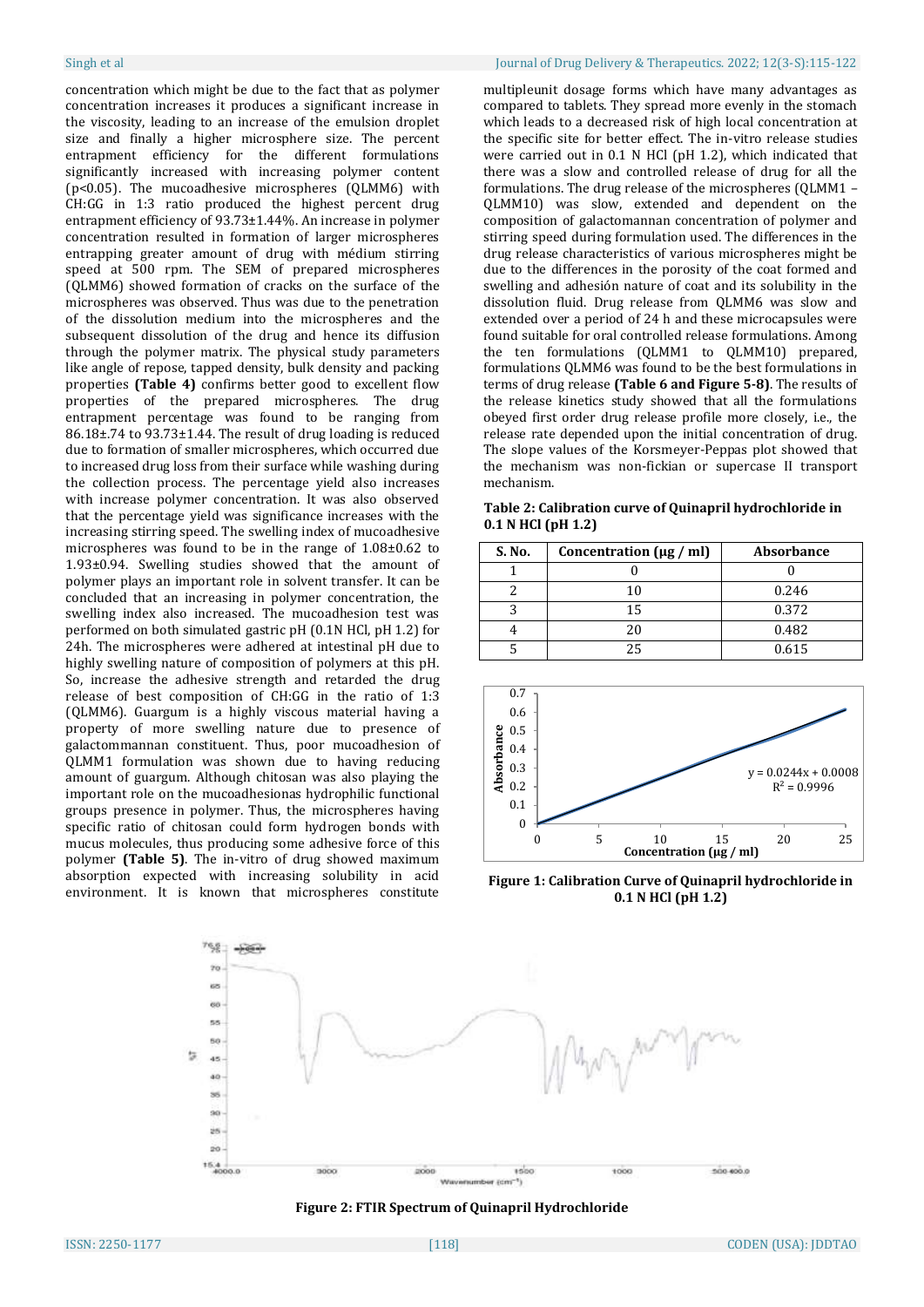

**Figure 3: FTIR Spectra of physical mixture of Quinapril HCl and All polymers**

| <b>Formulation code</b> | Bulk densitya $(g/cm3)$ | Tapped density <sup>a</sup> ( $g/cm^3$ ) | Carr's index <sup>a</sup> $(\% )$ | Angle of repose <sup>a</sup> (h <sup>o</sup> ) |
|-------------------------|-------------------------|------------------------------------------|-----------------------------------|------------------------------------------------|
| OLMM1                   | $0.42 \pm 0.011$        | $0.47 \pm 0.012$                         | $10.63 \pm 0.13$                  | $24.25 \pm 1.23^{\circ}$                       |
| OLMM <sub>2</sub>       | $0.36 \pm 0.028$        | $0.42 \pm 0.007$                         | $14.28 \pm 0.25$                  | $25.22 \pm 1.16^{\circ}$                       |
| OLMM3                   | $0.41 \pm 0.028$        | $0.46 \pm 0.026$                         | $10.86 \pm 0.95$                  | $22.16 \pm 1.67$ °                             |
| OLMM4                   | $0.40 \pm 0.017$        | $0.45 \pm 0.012$                         | $11.11 \pm 0.97$                  | $24.91 \pm 1.20^{\circ}$                       |
| OLMM5                   | $0.38 \pm 0.015$        | $0.44 \pm 0.018$                         | $13.63 \pm 0.85$                  | 22.98±1.01°                                    |
| OLMM6                   | $0.36 \pm 0.028$        | $0.42 \pm 0.007$                         | $14.28 \pm 0.25$                  | $25.22 \pm 1.16^{\circ}$                       |
| OLMM7                   | $0.43 \pm 0.011$        | $0.49 \pm 0.021$                         | $12.24 \pm 0.18$                  | $23.25 \pm 1.02^{\circ}$                       |
| OLMM8                   | $0.36 \pm 0.028$        | $0.42 \pm 0.007$                         | $14.28 \pm 0.25$                  | $25.22 \pm 1.16^{\circ}$                       |
| OLMM9                   | $0.43 \pm 0.017$        | $0.49 \pm 0.021$                         | $12.24 \pm 0.18$                  | 22.22±1.22°                                    |
| OLMM10                  | $0.39 \pm 0.023$        | $0.45 \pm 0.011$                         | $13.33 \pm 1.18$                  | $25.91 \pm 1.17$ °                             |

**Table 4: Particle size of mucoadhesive microspheres (QLMM1 - QLMM10)**



**Figure 4: SEM image of the optimized mucoadhesive microsphere formulation, (QLMM)**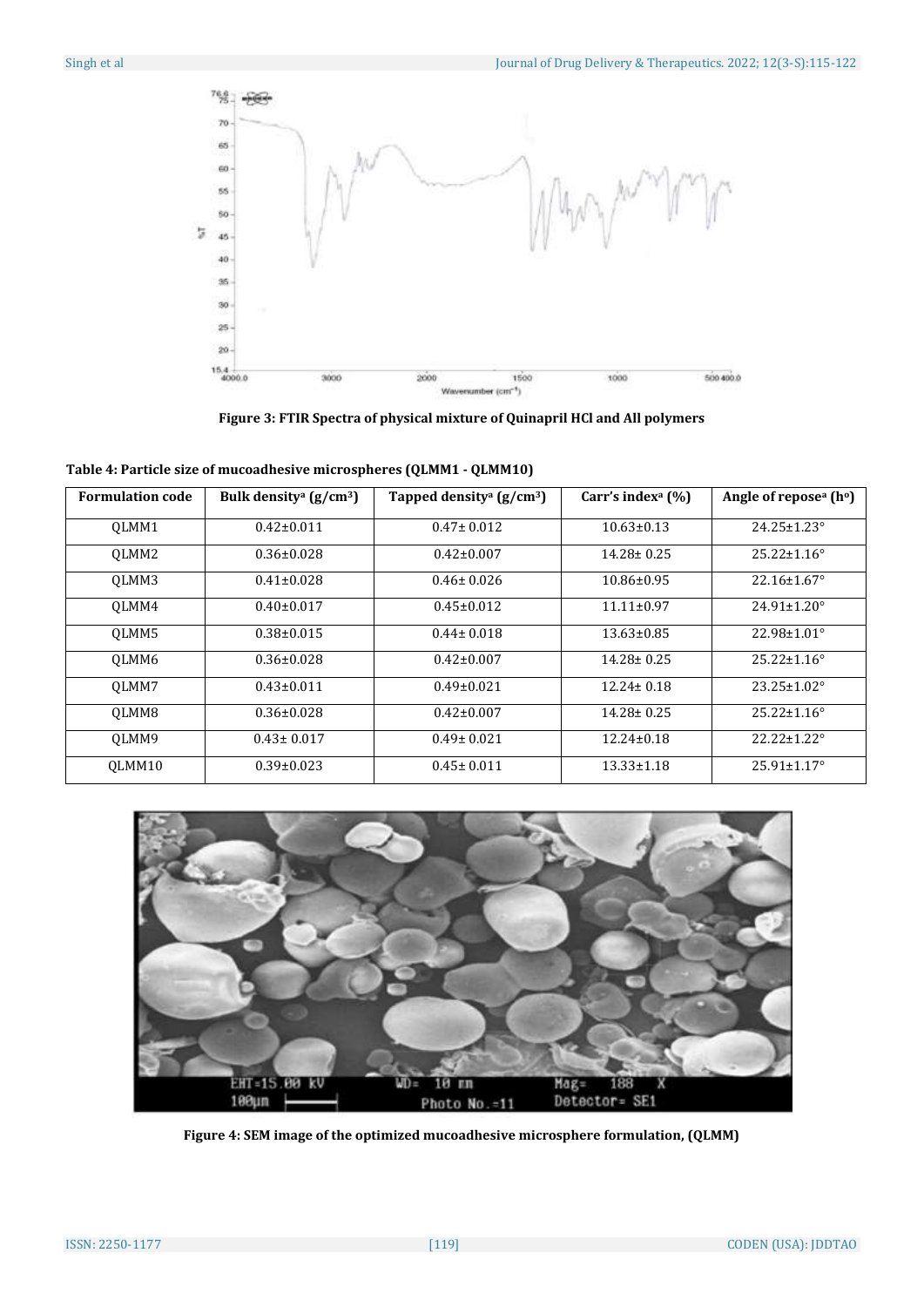| <b>Formulation code</b> | Mean particle sizeb<br>$(\mu m)$ | Percent<br>entrapment | Percentage yield | <b>Swelling index</b> | <b>Percent</b><br>mucoadhesion |
|-------------------------|----------------------------------|-----------------------|------------------|-----------------------|--------------------------------|
| OLMM1                   | 261.26±2.35                      | $86.18 \pm 0.74$      | $90.22 \pm 1.78$ | $1.08 \pm 0.62$       | $81.18 \pm 3.04$               |
| OLMM <sub>2</sub>       | 240.12±3.18                      | $87.17 \pm 1.05$      | $92.17 \pm 1.96$ | $1.64 \pm 0.32$       | $83.21 \pm 2.89$               |
| OLMM3                   | 266.28±3.38                      | $88.05 \pm 1.14$      | $94.11 \pm 2.01$ | $1.38 \pm 0.21$       | $73.25 \pm 2.11$               |
| OLMM4                   | $249.01 \pm 2.05$                | $90.11 \pm 2.04$      | $92.15 \pm 1.88$ | $1.79 \pm 0.55$       | $91.06 \pm 2.43$               |
| OLMM5                   | $272.11 \pm 2.15$                | $90.14 \pm 1.14$      | $91.96 \pm 1.96$ | $1.32 \pm 0.25$       | $81.25 \pm 0.43$               |
| OLMM6                   | 259.08±2.11                      | $93.73 \pm 1.44$      | $97.12 \pm 1.63$ | $1.93 \pm 0.94$       | $94.12 \pm 2.85$               |
| OLMM7                   | 282.22+2.22                      | 88.81±1.09            | $95.25 \pm 2.01$ | $1.24 + 0.44$         | $81.08 \pm 0.62$               |
| OLMM8                   | $245.13 \pm 2.65$                | $91.09 \pm 1.46$      | $96.17 \pm 1.98$ | $1.76 \pm 0.62$       | 80.09±2.89                     |
| OLMM9                   | 288.12±3.25                      | $87.14 \pm 1.12$      | $98.97 \pm 1.63$ | $1.15 \pm 0.45$       | 79.06±1.85                     |
| OLMM10                  | 251.16±3.16                      | $88.9 \pm 2.01$       | $95.15 \pm 1.99$ | $1.56 \pm 0.11$       | $76.81 \pm 2.16$               |

# **Table 5: Characterization of mucoadhesive microspheres (QLMM1 - QLMM10)**

**Table 6: Dissolution data of mucoadhesive microspheres (QLMM1 - QLMM10)**

| <b>Time</b> | OLMM1    | OLMM2    | OLMM3    | OLMM4    | OLMM5    | OLMM6    | OLMM7    | OLMM8    | OLMM9    | OLMM10   |
|-------------|----------|----------|----------|----------|----------|----------|----------|----------|----------|----------|
| $\Omega$    | $\theta$ | $\theta$ | $\Omega$ | $\Omega$ | $\theta$ | $\Omega$ | $\theta$ | $\Omega$ | $\theta$ | $\theta$ |
| 2           | 2.54     | 4.77     | 3.01     | 3.71     | 4.18     | 0.571    | 4.68     | 1.23     | 4.71     | 0.781    |
| 4           | 7.43     | 12.23    | 9.11     | 11.21    | 8.12     | 1.76     | 10.12    | 3.39     | 13.21    | 3.45     |
| 6           | 11.23    | 20.31    | 13.67    | 15.68    | 17.34    | 5.67     | 18.34    | 3.39     | 18.68    | 7.46     |
| 8           | 21.87    | 29.22    | 24.78    | 31.67    | 25.45    | 12.34    | 27.45    | 14.5     | 35.67    | 13.23    |
| 10          | 33.25    | 41.54    | 31.24    | 41.27    | 36.54    | 25.67    | 38.54    | 21.34    | 45.27    | 26.56    |
| 12          | 48.78    | 51.65    | 41.28    | 49.25    | 45.65    | 36.45    | 47.65    | 37.56    | 53.25    | 38.34    |
| 14          | 55.34    | 60.67    | 49.68    | 62.34    | 57.67    | 46.78    | 59.67    | 58.45    | 66.34    | 48.34    |
| 16          | 68.21    | 78.6     | 65.76    | 71.54    | 73.6     | 59.04    | 75.6     | 71.23    | 76.54    | 58.34    |
| 18          | 72.45    | 79.14    | 71.54    | 72.21    | 76.14    | 62.21    | 78.14    | 78.41    | 79.21    | 64.74    |
| 20          | 76.34    | 85.34    | 74.32    | 84.74    | 82.34    | 69.34    | 84.34    | 82.46    | 88.74    | 69.87    |
| 22          | 81.65    | 89.11    | 79.54    | 88.74    | 85.87    | 72.18    | 87.87    | 85.41    | 91.74    | 78.74    |
| 24          | 88.13    | 92.23    | 85.65    | 90.37    | 90.13    | 79.67    | 91.23    | 89.6     | 95.37    | 81.26    |



**Figure 5: Zero-order plots of mucoadhesive microspheres (QLMM1 - QLMM10)**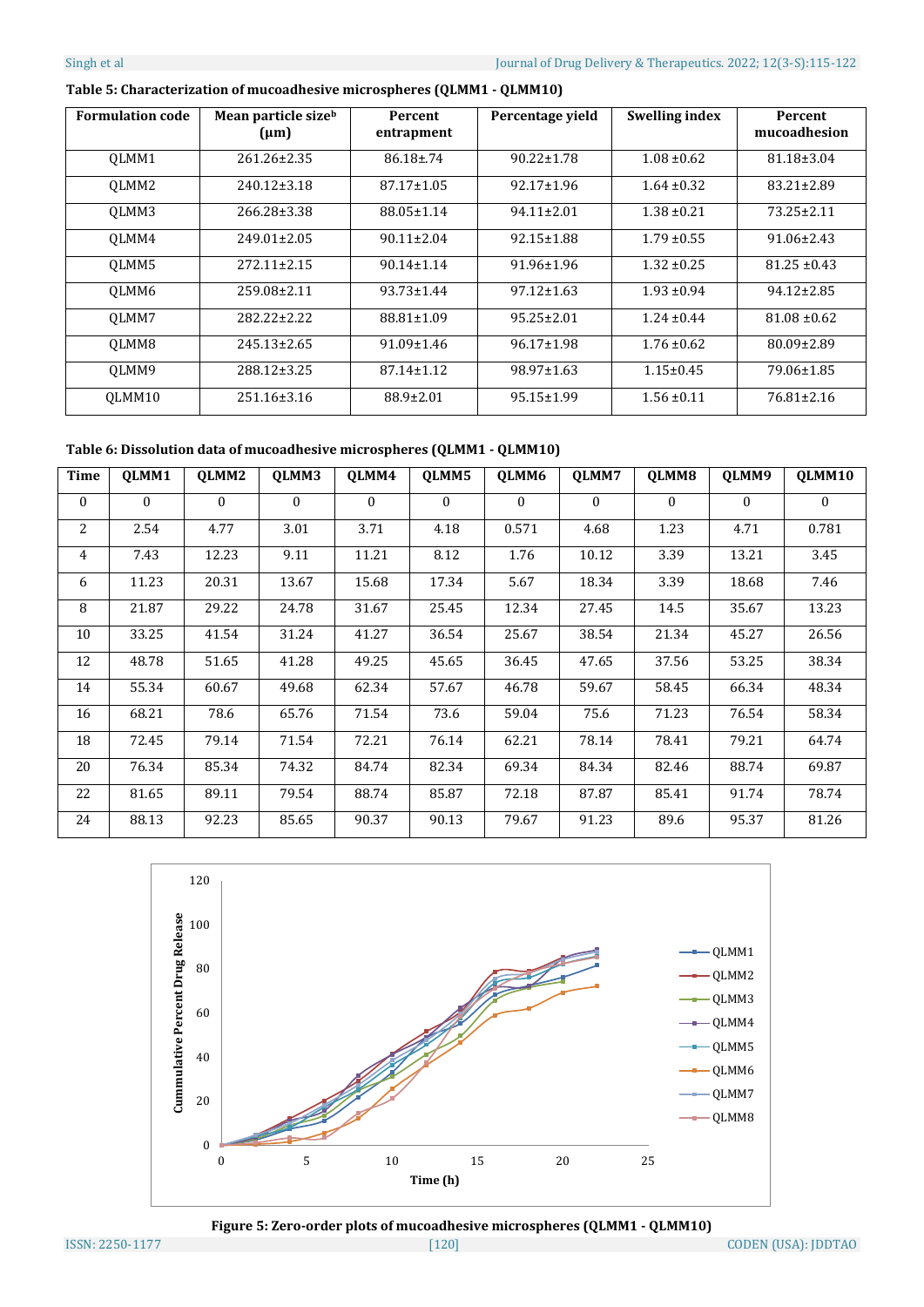

**Figure 6: First-order plots of mucoadhesive microspheres (QLMM1 - QLMM10)**







**Figure 8: Higuchi plots of mucoadhesive microspheres (QLMM1 - QLMM10)**